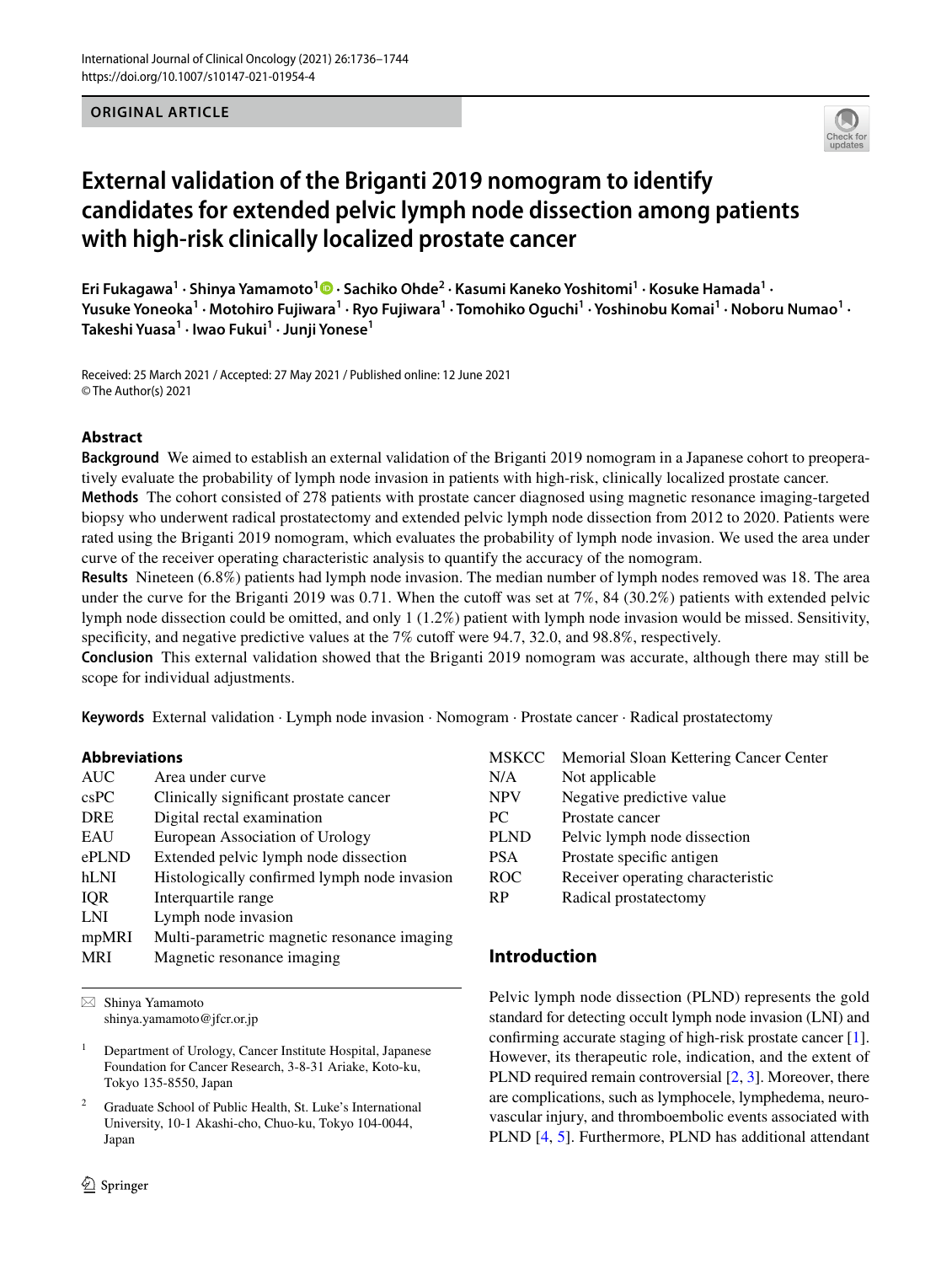costs and requires extended operative time [\[4](#page-8-3)]. In the current era of widespread prostate-specifc antigen (PSA)-based population screening, the actual number of cases with LNI is small, compared to the number of PLNDs performed. It is, therefore, of great importance to focus on the indications for PLNDs to avoid unnecessary invasion and the associated complications.

To achieve an ideal strategy that minimizes unnecessary invasion without missing progression, various nomograms have been developed and updated to preoperatively evaluate the risk of LNI and to determine the indications for PLND. The European Association of Urology (EAU) guidelines introduced Briganti, Partin, and Memorial Sloan Kettering Cancer Center (MSKCC) nomograms to estimate the risk of nodal metastases [[1](#page-8-0)], whereas Japanese guidelines include Partin as well as the Japan Prostate Cancer (PC) table designed for Japanese patients [\[6\]](#page-8-5). All these nomograms are based on preoperative serum PSA, clinical tumor stage, and histopathological biopsy results, with some modifcation of each.

An updated version of the Briganti nomogram (Briganti 2019), which includes multiparametric-magnetic resonance imaging (MRI) fndings and MRI-targeted biopsy results as parameters, was published in 2019 [\[7](#page-8-6)] and is considered to possibly be the "clinically most efective tool to date," noting that a full external validation is still outstanding in the EAU 2020 updated guidelines [\[8\]](#page-8-7).

There are several techniques of MRI-targeted biopsy: cognitive fusion biopsy, fusion MRI-ultrasound-guided biopsy, and MRI-guided in-bore biopsy [\[9](#page-8-8)[–12](#page-8-9)]. The superiority of the detection of clinically signifcant prostate cancer (csPC) by using a combined method of MRI-targeted and systematic biopsy compared with each single method has been reported [\[13\]](#page-8-10). As the diagnostic imaging technique improves, MRItargeted biopsy has been more popular worldwide to achieve more accurate diagnoses.

We introduced MRI-targeted prostate biopsy in 2012. The indication for PLND had traditionally been dependent on the surgeon's decision, but since the publication of the Briganti 2019 nomogram, we have used this nomogram to identify candidates for PLND.

We aimed to externally validate the Briganti 2019 nomogram in a Japanese cohort of patients with prostate cancer to assess its accuracy in real-world clinical practice.

# **Materials and methods**

#### **Study cohort**

Clinical and pathological data were retrospectively collected for patients diagnosed with prostate cancer using MRI-targeted biopsy and treated with radical

prostatectomy (RP) with ePLND at the Cancer Institute Hospital, Japanese Foundation for Cancer Research, Tokyo, Japan from 2012 to 2020. During the period, RP was performed in 1155 patients. Patients were excluded from the study if their malignancies were only confrmed by systematic biopsy (i.e., they did not undergo targeted biopsy or obtained a negative targeted biopsy result), if they underwent biopsy at another institution, received neoadjuvant hormone or radiation therapy, or underwent RP without ePLND. Hence, the remaining 278 patients were included in the current study. The determination of serum PSA level and pelvic multi-parametric MRI were performed prior to the biopsy. MRI scans were read by trained radiologists without the use of the Prostate Imaging Reporting & Data System (PI-RADS). Transrectal ultrasound-guided transperineal biopsy was combined with MRI-targeted (1–4 cores per lesion via cognitive registration) and systematic (8–14 cores; median 8 cores) methods, and the number of cores taken was decided by the treating surgeon. Imaging studies preoperatively confrmed that all patients had no metastases. Skilled surgeons performed RP and ePLND (including external, internal iliac, and obturator lymph nodes) using either an open or minimum incision endoscopic or robot-assisted approach [[14](#page-8-11), [15](#page-8-12)]. The probability of LNI was evaluated using the Briganti 2019 nomogram [\[7\]](#page-8-6), Briganti 2017 nomogram [[16](#page-8-13)], Briganti 2012 nomogram [\[17\]](#page-8-14), MSKCC nomogram [[18\]](#page-8-15), Partin 2017 nomogram [[19](#page-8-16)], and Japan PC table  $[20]$  $[20]$  $[20]$ , based on clinical data and biopsy results (Table [1\)](#page-2-0). This study was approved by the Institutional Review Board at the Cancer Institute Hospital, Japanese Foundation for Cancer Research (IRB No. 2020-1198).

#### **Statistical analyses**

Data were summarized, including all of the parameters of each of the six nomograms. Frequencies and percentages were determined for categorical variables, and medians and ranges for continuous variables. Comparisons between the groups with and without histologically confrmed LNI were performed using Fisher's exact test for qualitative variables and the Mann–Whitney *U* test for quantitative variables. The area under the curve (AUC) of the receiver operating characteristic (ROC) analysis was obtained to quantify the accuracy of each nomogram. The calibration plot representing the relationship between the predictive probabilities calculated with the Briganti 2019 coefficients on the *x*-axis and the observed frequencies on the *y*-axis was also studied. All statistical tests were two-sided with the signifcance level set at *P*<0.05. Analyses were conducted using R version 3.6.3 (The R Foundation for Statistical Computing, Vienna, Austria).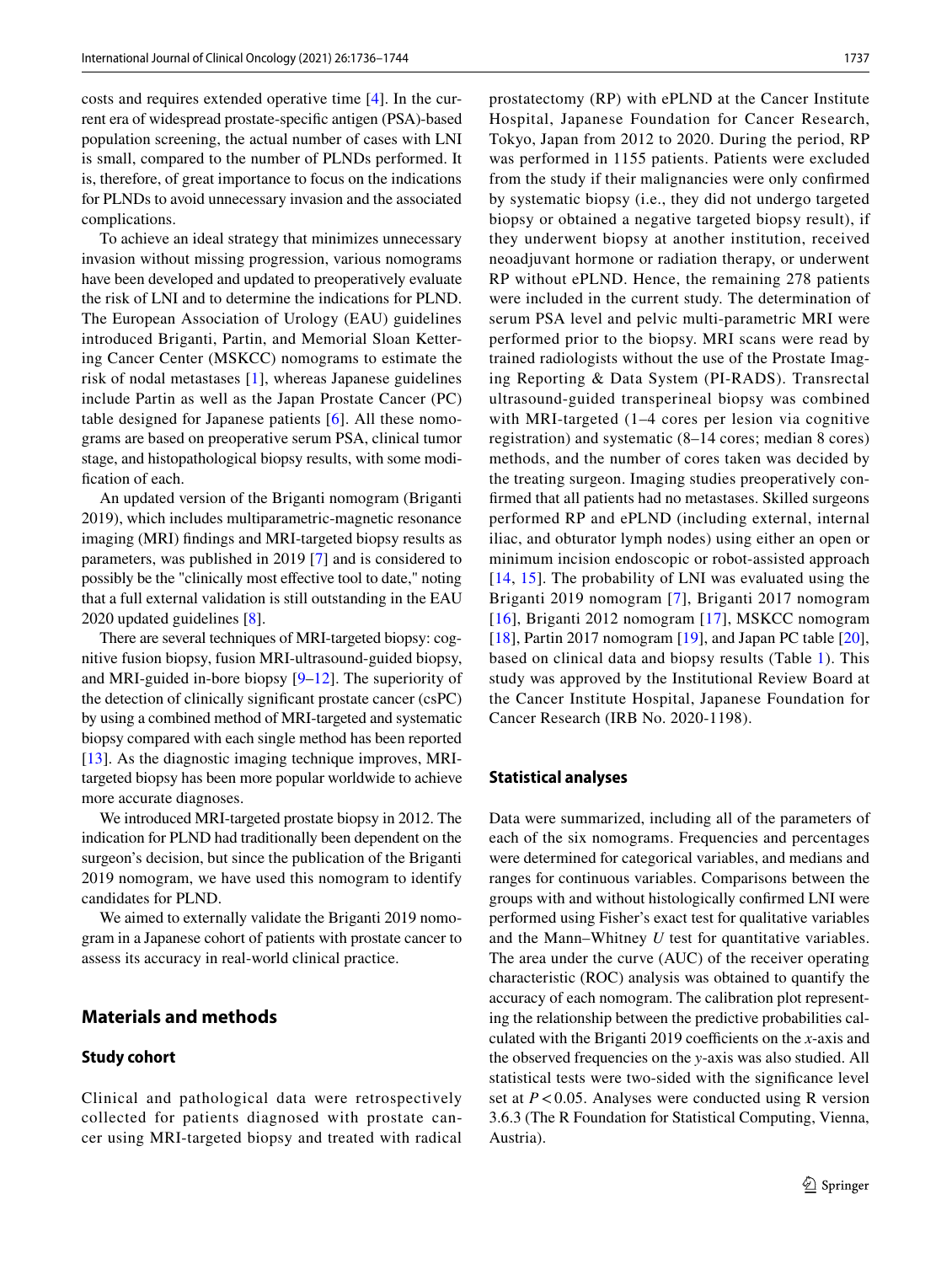<span id="page-2-0"></span>**Table 1** Variables included in nomograms predicting lymph node invasion at radical prostatectomy in patients with prostate cancer

| Nomogram                          | Covariates                                                                           |
|-----------------------------------|--------------------------------------------------------------------------------------|
| Briganti 2019 <sup>†</sup> [7]    | PSA at diagnosis                                                                     |
|                                   | Clinical stage on multiparametric MRI                                                |
|                                   | Grade group on MRI-targeted biopsy                                                   |
|                                   | Maximum diameter of the index lesion on multiparametric MRI                          |
|                                   | Percentage of positive cores with clinically significant cancer on systematic biopsy |
| Briganti 2017 <sup>‡</sup> [16]   | Biopsy Gleason grade group                                                           |
|                                   | Clinical stage                                                                       |
|                                   | Preoperative PSA                                                                     |
|                                   | Percentage of positive cores with the highest-grade disease                          |
|                                   | Percentage of positive cores with the lower-grade disease                            |
| Briganti 2012 <sup>§</sup> [17]   | PSA at diagnosis                                                                     |
|                                   | Clinical stage                                                                       |
|                                   | Primary Gleason grade                                                                |
|                                   | Secondary Gleason grade                                                              |
|                                   | Percentage of positive cores                                                         |
| $MSKCC$ <sup>[[18]</sup>          | Preoperative PSA                                                                     |
|                                   | Primary biopsy Gleason grade                                                         |
|                                   | Secondary biopsy Gleason grade                                                       |
|                                   | Clinical stage                                                                       |
|                                   | Number of negative cores                                                             |
|                                   | Number of positive cores                                                             |
| Partin 2017 <sup>††</sup> [19]    | Preoperative PSA $(0-4, 4.1-6, 6.1-10)$ and greater than 10 ng/ml)                   |
|                                   | Gleason score $(5-6, 3+4, 4+3/8,$ and $9-10)$                                        |
|                                   | Clinical stage (T1c, T2a and T2b/T2c)                                                |
| Japan PC table <sup>##</sup> [20] | Preoperative PSA (0-4, 4.1-6, 6.1-8, 8.1-10, and greater than 10 ng/ml)              |
|                                   | Gleason score $(6, 3+4, 4+3, \text{ and } 8-10)$                                     |
|                                   | Clinical stage (T1c, T2a, T2b, and T2c)                                              |

# **Results**

#### **Baseline characteristics**

Descriptive patient characteristics are shown in Table [2.](#page-3-0) Overall, 19 (6.8%) patients exhibited LNI at final pathology. The median number of lymph nodes removed was 18 (5–55). Among patients with and without LNI, there were statistically significant differences in preoperative PSA, Gleason grade group in overall/MRI-targeted/systematic biopsy, primary and secondary Gleason grade overall, percentage positive cores on overall/systematic biopsy, percentage of positive cores with lower-grade taken overall, as well as the number of positive and negative cores taken overall  $(P < 0.05)$ . Pathological characteristics are also shown in Table [2](#page-3-0), which achieved statistical significance in the Gleason grade group regarding surgical specimens and pathological T stage.

## **External validation of the Briganti 2019 nomogram**

As shown in Table [3](#page-6-0), the AUC for the Briganti 2019 nomogram in our overall cohort was 0.71. On the calibration plot, the 45° line indicates perfect congruity between the predictive probability and observed value, and overestimation was noted throughout the ranges of the predicted risk of LNI (Fig. [1\)](#page-6-1). Table [4](#page-7-0) shows nomogram-derived LNI probabilities. With a cutoff set at 7%, ePLND could be omitted for 84 (30.2%) patients, and only 1 (1.2%) patient who actually had LNI would be missed. Sensitivity, specifcity, and negative predictive value at a 7% cutoff were 94.7, 32.0, and 98.8%, respectively.

External validation of the Briganti 2019 Nomogram compared to the other currently available nomograms.

The AUCs for the other nomograms are shown in Table [3.](#page-6-0) The AUC of Briganti 2019 in our overall cohort was confrmed to be the lowest, compared with 0.72, 0.74, and 0.73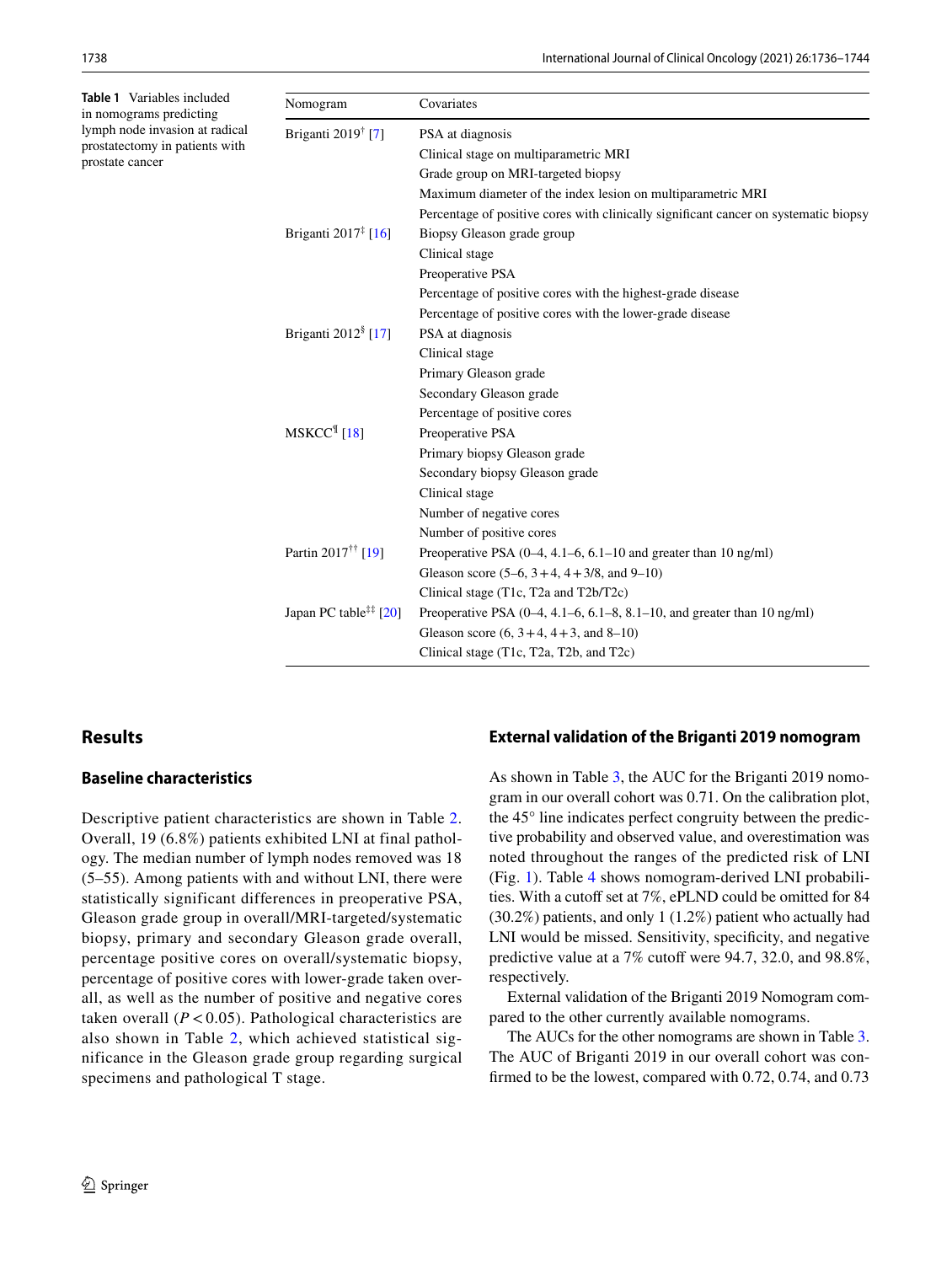| Parameter                                                                                                                                     |                 |                                  |                 | Comparison within the external validation cohort                  |                     |                                             |                        |                 | Development cohort                                                     |                             |                         |                       |
|-----------------------------------------------------------------------------------------------------------------------------------------------|-----------------|----------------------------------|-----------------|-------------------------------------------------------------------|---------------------|---------------------------------------------|------------------------|-----------------|------------------------------------------------------------------------|-----------------------------|-------------------------|-----------------------|
|                                                                                                                                               | Overall         |                                  | pN <sub>0</sub> |                                                                   | pN1                 |                                             | $\boldsymbol{P}$ value | pNO             |                                                                        | pN1                         |                         | P value               |
| Patients, $n$ $(\%)$                                                                                                                          | 278             | (100)                            | 259             | (93.2)                                                            | $\overline{0}$      | (6.8)                                       |                        | 435             |                                                                        | $\mathcal{O}$               | (12.5)                  |                       |
| Median age at surgery, years (IQR)                                                                                                            | 67              | $(63 - 71)$                      | 67              |                                                                   | 69                  |                                             | 0.364                  | 65              |                                                                        | $\mathcal{L}$               | $(60 - 71)$             |                       |
| Median preoperative PSA, ng/ml (IQR) <sup>†,‡,§, ¶, ††,#</sup>                                                                                | 8.2             | $(5.7 - 12)$                     |                 | $(63-71)$<br>$(5.6-11)$<br>$(19-29)$                              |                     | $(65-71)$<br>(10-15)<br>(20-31)             | 0.013                  | 7.2             | $(87.5)$<br>$(60-70)$<br>$(5.1-11)$<br>$(33-55)$                       |                             |                         | $\frac{0.8}{0.001}$   |
| Median prostate volume, ml (IQR)                                                                                                              | 23.6            | $(19 - 30)$                      | $8.0$<br>23.5   |                                                                   | $11.4$<br>$25.9$    |                                             | 0.511                  | 43              |                                                                        | 48                          | $(6.7-21)$<br>$(34-59)$ |                       |
| Median maximum index lesion diameter on mpMRI, mm (IQR) <sup>†</sup>                                                                          | $\overline{10}$ | $(8 - 14)$                       | $\overline{10}$ | $(8 - 14)$                                                        |                     | $(10 - 18)$                                 | 0.157                  | $\overline{10}$ | $(9 - 14)$                                                             | 15                          | $(10 - 18)$             | $\frac{0.1}{0.001}$   |
| Clinical stage on mpMRI, $n$ (%) <sup>†,<math>\ddagger</math>,<math>\frac{8}{3}</math>, <math>\frac{9}{3}</math>, <math>\ddagger</math></sup> |                 |                                  |                 |                                                                   |                     |                                             |                        |                 |                                                                        |                             |                         |                       |
| Organ-confined                                                                                                                                | 207             | (5)                              | 195             |                                                                   | $\overline{2}$      | (63)                                        | 0.377                  | 358             | (85)                                                                   | $\mathcal{L}^{\mathcal{O}}$ | (47)                    | 0.001                 |
| Extracapsular extension                                                                                                                       | $\delta$        |                                  | 59              |                                                                   |                     |                                             |                        | $\overline{49}$ | (12)                                                                   | $\overline{1}$              | (31)                    |                       |
| Seminal vesicle invasion                                                                                                                      | $\mathfrak{g}$  | $(24)$ $(1.8)$                   | $\mathfrak{g}$  | $(23)$<br>$(1.9)$                                                 | $\circ$             | $(37)$ $(0.0)$                              |                        | 13              | $\odot$                                                                | $\overline{1}$              | (22)                    |                       |
| Biopsy grade roup overall, $n$<br>$(\%)^{\sharp,\uparrow\uparrow,\sharp\sharp}$                                                               |                 |                                  |                 |                                                                   |                     |                                             |                        |                 |                                                                        |                             |                         |                       |
|                                                                                                                                               | $\circ$         | (2.2)                            | $\circ$         | (2.3)                                                             | $\circ$             |                                             | 0.005                  | 55              | (13)                                                                   |                             | $\widehat{c}$           | 0.001                 |
| $\mathbf{c}$                                                                                                                                  | 37              | (13)                             | 36              | (14)                                                              |                     |                                             |                        | 236             | (54)                                                                   | $\overline{15}$             | (24)                    |                       |
| $\epsilon$                                                                                                                                    | 73              | (26)                             | $\overline{71}$ | (27)                                                              | $\sim$              |                                             |                        | 78              | (18)                                                                   | $\overline{16}$             | (26)                    |                       |
| 4                                                                                                                                             | $\mathfrak{S}$  |                                  | 86              |                                                                   | $\circ$             |                                             |                        | 45              | $\frac{1}{2}$                                                          | $\overline{15}$             | (24)                    |                       |
|                                                                                                                                               | $\mathcal{L}$   | (33)                             | 60              | $\begin{array}{c} (33) \\ (23) \end{array}$                       | $\overline{10}$     |                                             |                        | $\overline{21}$ |                                                                        | $\overline{15}$             | (24)                    |                       |
| Primary Gleason grade overall <sup>§,¶</sup>                                                                                                  |                 |                                  |                 |                                                                   |                     |                                             |                        |                 |                                                                        |                             |                         |                       |
| $\epsilon$                                                                                                                                    | 46              |                                  | 45              |                                                                   |                     |                                             | 0.020                  |                 |                                                                        |                             |                         |                       |
|                                                                                                                                               | $\overline{21}$ | $(16.5)$<br>$(75.9)$<br>$(7.6)$  | $197$<br>17     | $(17.4)$<br>$(76.1)$<br>$(6.6)$                                   | $\overline{4}$      | $(5.3)$<br>$(73.7)$<br>$(21.1)$             |                        |                 |                                                                        |                             |                         |                       |
|                                                                                                                                               | $\overline{21}$ |                                  |                 |                                                                   | $\overline{ }$      |                                             |                        |                 |                                                                        |                             |                         |                       |
| Secondary Gleason grade overall <sup>§, II</sup>                                                                                              |                 |                                  |                 |                                                                   |                     |                                             |                        |                 |                                                                        |                             |                         |                       |
|                                                                                                                                               | 79              |                                  | 77              |                                                                   | $\sim$              |                                             | 0.036                  |                 |                                                                        |                             |                         |                       |
|                                                                                                                                               | 138             |                                  | 128             |                                                                   |                     |                                             |                        |                 |                                                                        |                             |                         |                       |
|                                                                                                                                               | $\overline{6}$  | $(28.4)$<br>$(49.6)$<br>$(21.9)$ | 54              | $(29.7)$<br>$(49.4)$<br>$(20.8)$                                  |                     | $(10.5)$<br>$(52.6)$<br>$(36.8)$            |                        |                 |                                                                        |                             |                         |                       |
| Median cores taken overall, n (IQR)                                                                                                           | $\overline{15}$ | $(12 - 16)$                      | 15              | $(12 - 16)$                                                       |                     | $(12 - 16)$                                 | 0.828                  | $\overline{16}$ | $(14-18)$<br>$(3-8)$                                                   | $\tilde{16}$                | $(14 - 18)$             | 0.2                   |
| Median positive cores taken overall, $n$ (IQR) <sup>II</sup>                                                                                  | $\mathbf{v}$    | $(4 - 7)$                        | $\mathbf{v}$    | $(4-7)$                                                           | 275878              | $(6-9)$                                     | 0.006                  | $\mathbf{v}$    |                                                                        | $\mathbf{v}$                | $(9 - 12)$              | 0.001                 |
| Median negative cores taken overall, $n$ (IQR) <sup>II</sup>                                                                                  | $\infty$        | $(6 - 11)$                       | $\infty$        | $(7-11)$                                                          |                     | $(5 - 10)$                                  | 0.029                  |                 |                                                                        |                             |                         |                       |
| Median percentage positive cores overall, % $(QR)^{\ddagger}$                                                                                 | $\mathcal{E}$   | $(25 - 50)$                      | 38              | $(25 - 50)$                                                       |                     | $(42 - 67)$                                 | 0.005                  | 33              | $(20 - 50)$                                                            | 55                          | $(36 - 80)$             | 0.001                 |
| Median positive cores with highest-grade disease, $\%$ (IQR) <sup>‡</sup>                                                                     | $\mathbf{L}$    | $(8 - 25)$                       | 13              | $(8 - 25)$                                                        | 13                  | $(8 - 25)$                                  | 0.434                  | $\overline{c}$  | $(12 - 38)$                                                            | $\Theta$                    | $(24 - 60)$             | $\mathbf{<}0.001$ 0.1 |
| Median positive cores with lower-grade disease, % (IQR) <sup>‡</sup>                                                                          | $\overline{5}$  | $(8 - 35)$                       | $\overline{19}$ | $(8 - 33)$                                                        | $\overline{31}$     | $(13 - 50)$                                 | 0.021                  | 16              | $(8 - 27)$                                                             | $\overline{c}$              | $(10 - 30)$             |                       |
| Grade group on MRI-targeted biopsy, $n$ (%) <sup>†</sup>                                                                                      |                 |                                  |                 |                                                                   |                     |                                             |                        |                 |                                                                        |                             |                         |                       |
|                                                                                                                                               | $\overline{15}$ |                                  | 15              |                                                                   | $\circ$             | $(0.0)$                                     | 0.025                  | 72              |                                                                        |                             | $\widehat{C}$           | 0.001                 |
| $\mathbf{c}$                                                                                                                                  | 58              | $(5.4)$<br>$(2.7)$               | 56              | $\begin{array}{c} 6.8 \\ 2.0 \\ 3.0 \\ 5.0 \\ 6.0 \\ \end{array}$ | $\alpha$ $\gamma$ 4 | $\begin{array}{c} (11) \\ (26) \end{array}$ |                        | 225             | $\begin{array}{c} 1.00000 \\ 1.00000 \\ 1.00000 \\ \hline \end{array}$ | $\overline{15}$             | (36)                    |                       |
| $\epsilon$                                                                                                                                    | $\mathcal{L}$   |                                  | 69              |                                                                   |                     |                                             |                        |                 |                                                                        | $\overline{16}$             |                         |                       |
| 4                                                                                                                                             | 73              | (26)                             | 69              |                                                                   |                     | (21)                                        |                        | 7246            |                                                                        | $\overline{1}$              |                         |                       |
|                                                                                                                                               | 58              | (21)                             | 50              |                                                                   | $\infty$            | (42)                                        |                        |                 | $\overline{5}$                                                         | $\mathbf{L}$                |                         |                       |
| Target-cores taken on MRI-targeted biopsy, $n$ (%)                                                                                            |                 |                                  |                 |                                                                   |                     |                                             |                        |                 |                                                                        |                             |                         |                       |

<span id="page-3-0"></span> $\underline{\textcircled{\tiny 2}}$  Springer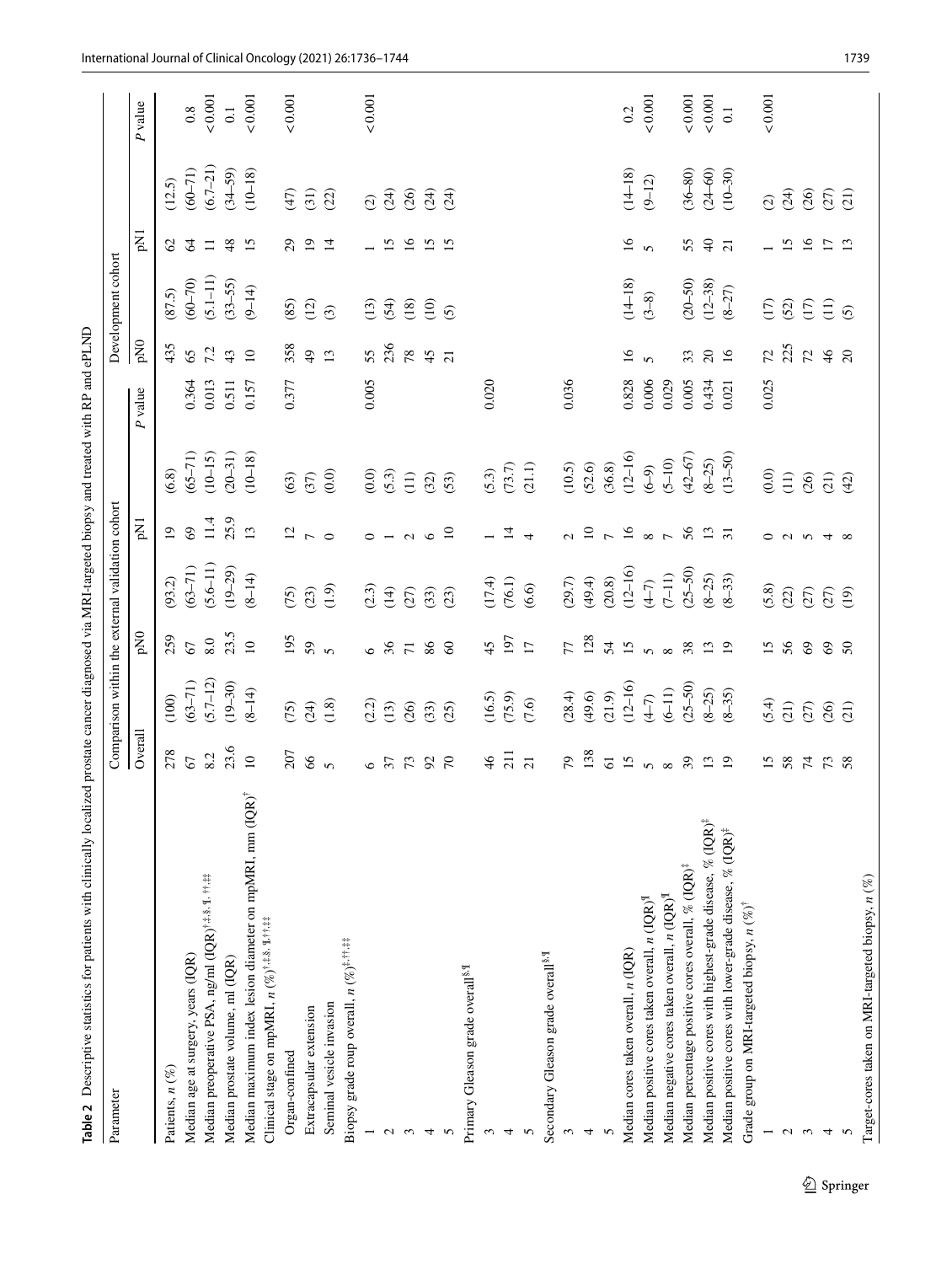| Parameter                                                         |                 |               |                 | Comparison within the external validation cohort |                          |               |               |                  | Development cohort         |                             |                      |                  |
|-------------------------------------------------------------------|-----------------|---------------|-----------------|--------------------------------------------------|--------------------------|---------------|---------------|------------------|----------------------------|-----------------------------|----------------------|------------------|
|                                                                   | Overall         |               | pN <sub>0</sub> |                                                  | pN1                      |               | P value       | pN <sub>0</sub>  |                            | pN1                         |                      | P value          |
| $2\geq$                                                           | 52              |               | $68\,$          |                                                  | 4                        | (12)          | 0.663         | 165              | (38)                       | 27                          | र्मि                 | $\overline{0.1}$ |
| 3                                                                 | 25              | (9.6)         | $\overline{z}$  | $(26)$<br>$(9.3)$                                |                          | (5.3)         |               | 64               | $\widetilde{\mathfrak{L}}$ | $18\,$                      | (65)                 |                  |
| $\overline{a}$                                                    | 145             | (52)          | 133             | (51)                                             | $\overline{c}$           | (63)          |               | 77               | (18)                       | $\frac{1}{7}$               | $\overline{16}$      |                  |
| $\frac{5}{1}$                                                     | 36              | (13)          | 34              | (13)                                             | $\sim$                   | $\Xi$         |               | 99               | (23)                       |                             | $\Xi$                |                  |
| Positive cores on MRI-targeted biopsy, $n$ (%)                    |                 |               |                 |                                                  |                          |               |               |                  |                            |                             |                      |                  |
| $\overline{\phantom{0}}$                                          | 56              | (20)          | 52              | (3)                                              | 4                        | (12)          | 0.121         | $\Xi$            | (26)                       | 5                           | (8.1)                | $\overline{0}$ . |
| $\sim$                                                            | 87              | (31)          | 84              | (32)                                             | 3                        | (16)          |               | 173              | $\widehat{40}$             | $\mathfrak{L}$              | (51)                 |                  |
| $\infty$                                                          | 58              | (21)          | 56              | (22)                                             | $\sim$                   | $\widehat{1}$ |               | $\mathcal{S}$    | $\overline{16}$            | $\frac{6}{1}$               | (26)                 |                  |
| Ϋ́                                                                | 77              | (28)          | 67              | (36)                                             | $\Xi$                    | (53)          |               | 82               | (18)                       | $\circ$                     | $\overline{15}$      |                  |
| Grade group on systematic biopsy, $n$ (%)                         |                 |               |                 |                                                  |                          |               |               |                  |                            |                             |                      |                  |
| Negative                                                          | 28              | (10)          | 28              | (11)                                             | ○                        | (0.0)         | 0.003         | 80               | (18)                       |                             | $\widehat{C}$        | ${}_{<0.001}$    |
|                                                                   | 23              | (8.3)         | 23              | (8.9)                                            | $\circ$                  | (0.0)         |               | $\overline{100}$ | (23)                       | $\circ$                     | (10)                 |                  |
| $\mathcal{L}$                                                     | 63              | (23)          | $\infty$        | (23)                                             | $\epsilon$               | (16)          |               | $\overline{17}$  | $\widehat{q}$              | $\vec{a}$                   | (23)                 |                  |
| 3                                                                 | 57              | (21)          | 55              | (21)                                             | $\sim$                   | (11)          |               | $\ddot{4}$       | (10)                       | 15                          | (24)                 |                  |
| 4                                                                 | 62              | (22)          | 56              | (22)                                             | $\circ$                  | (32)          |               | 25               | $\widehat{\odot}$          | $\sigma$                    | (15)                 |                  |
| $\mathbf{\hat{z}}$                                                | 45              | (16)          |                 | (14)                                             | $\infty$                 | (42)          |               | 15               | $\bigoplus$                | $\overline{4}$              | (23)                 |                  |
| Median systematic cores taken, n (IQR)                            | $\infty$        | $(8 - 14)$    | $\infty$        | $(8 - 14)$                                       | $\infty$                 | $(8 - 14)$    | 0.917         | $\bar{\omega}$   | $(10-15)$                  | $\overline{c}$              | $(10 - 16)$          | 0.2              |
| Median cores with csPC on systematic biopsy, % (IQR) <sup>†</sup> | $\mathfrak{L}$  | $(13 - 38)$   | $^{25}$         | $(13 - 38)$                                      | 38                       | $(32 - 50)$   | 0.005         | $\overline{12}$  | $(0 - 37)$                 | 42                          | $(17 - 76)$          | 0.001            |
| Surgical technique, $n$ (%)                                       |                 |               |                 |                                                  |                          |               |               |                  |                            |                             |                      |                  |
| Open RP                                                           | 106             | (38)          | 50              | (38)                                             | $\sigma$                 | (47)          | 0.68          | $\overline{40}$  | (9.2)                      | $\epsilon$                  | (4.8)                | 0.2              |
| Minimum incision endoscopic RP                                    | $\overline{z}$  | (2.5)         | $\overline{a}$  | (2.7)                                            | $\circ$                  | $(0.0)$       |               | $\circ$          | $\widehat{\mathbf{c}}$     | $\circ$                     | $\widehat{\epsilon}$ |                  |
| Robot-assisted RP                                                 | 165             | (59)          | 155             | $\circledS$                                      | $\overline{10}$          | (53)          |               | 395              | $\circledcirc$             | 59                          | (95)                 |                  |
| Gleason grade group on final pathology, $n$ (%)                   |                 |               |                 |                                                  |                          |               |               |                  |                            |                             |                      |                  |
|                                                                   | $\overline{a}$  | $\frac{4}{1}$ |                 | $\overline{1.5}$                                 | $\circ$                  | (0.0)         | 0.008         | 15               | (3.5)                      | $\circ$                     | $\widehat{e}$        | ${}_{<0.001}$    |
| $\mathbf 2$                                                       | 103             | (37)          | 101             | (39)                                             | $\sim$                   | (11)          |               | 218              | $(50)$                     |                             | (4.8)                |                  |
| $\mathcal{C}$                                                     | 113             | $\frac{1}{2}$ | 103             | $\widehat{\Theta}$                               | $\Xi$                    | (53)          |               | 147              | (34)                       | <u>ი გ</u>                  | $\widehat{\Theta}$   |                  |
| 4                                                                 | 15              | (5.4)         | $\overline{4}$  | (5.4)                                            | $\overline{\phantom{0}}$ | (5.3)         |               | $\mathcal{Z}$    |                            | $\overline{4}$              | (6.5)                |                  |
|                                                                   | 43              | (16)          | $\overline{37}$ | (14)                                             | $\circ$                  | (32)          |               | 30               | (6.1)                      | 50                          | (48)                 |                  |
| Pathologic stage, n (%)                                           |                 |               |                 |                                                  |                          |               |               |                  |                            |                             |                      |                  |
| $\Xi$                                                             | 171             | (62)          | 166             | (64)                                             | 5                        | (26)          | ${}_{<0.001}$ | 215              |                            |                             | (4.8)                | $< 0.001$        |
| ТЗа                                                               | $83\,$          | (30)          | $\frac{6}{17}$  | (29)                                             | 7 7                      | (37)          |               | 180              | (14)                       | $\frac{3}{2}$               | (32)                 |                  |
| T3b/4                                                             | $\overline{24}$ | (8.6)         |                 | (6.6)                                            |                          | (37)          |               | $\Theta$         | (9.2)                      | $\mathcal{S}^{\mathcal{S}}$ | (63)                 |                  |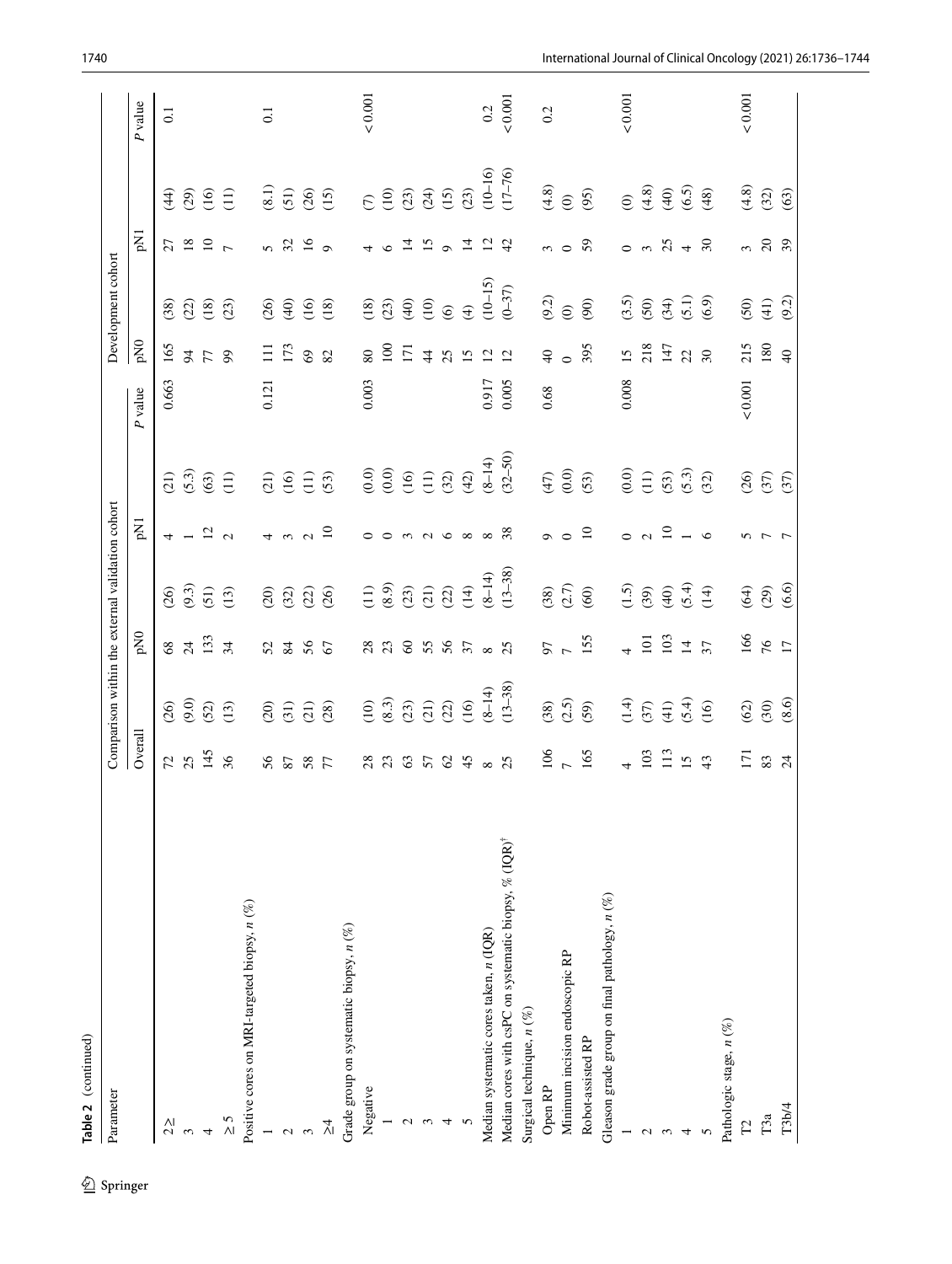for the Briganti 2017, Briganti 2012, and MSKCC nomograms, respectively. However, the differences were not statistically signifcant. For nomograms that can evaluate cases below cT3, the AUC was 0.73 for Partin 2017 and 0.79 for the Japan PC table, compared with the AUC of 0.75 for the Briganti 2019 nomogram under the same condition. As shown in Table [4](#page-7-0), when compared using a cutoff of  $7\%$ for the Briganti 2019, Briganti 2017, Briganti 2012, and MSKCC nomograms that can evaluate the cases that include cT3, the Briganti 2019 nomogram could omit the highest number of patients (30.2% vs 14.4% vs 11.9% vs 12.2%) while limiting the number of cases of LNI that could be missed (1.2% vs 2.5% vs 0% vs 0%).

# **Discussion**

In our external validation, the AUC of the Briganti 2019 nomogram was the lowest compared with that of the other nomograms calculated under the same conditions. There are currently three reports of external validations of the Briganti 2019 nomogram  $[21-23]$  $[21-23]$ , all of which are from Europe and include a common author. Table [3](#page-6-0) shows the AUCs of the nomograms calculated with their cohorts. Notably, Oderda et al. highlighted a similar trend in their study, where the lowest AUC was obtained from the Briganti 2019 nomogram when compared to the other validated nomograms [[23](#page-8-19)]. In addition, the AUCs of all nomograms calculated in our cohort were relatively low compared to the original and the other external validation cohorts. The calibration plot of the Briganti 2019 is below the ideal line, which indicates that the predicted probability of LNI as determined by the nomogram is overestimated compared to the actual probability. Meanwhile, sensitivity and specificity were not significantly improved if the cutoff point was changed. Therefore, changing the cutoff could not compensate for the overestimation. However, for nomograms aimed at reducing unnecessary lymph node dissection while minimizing missed lymph node metastases, the Briganti 2019 nomogram performed relatively better than other nomograms capable of assessing cases of cT3 when the cutoff was set at 7%.

The diferences in the patient characteristics between the original cohort, other external validation cohort, and our cohort need to be considered. In comparison with the original cohort and our cohort, our cohort had a higher PSA and smaller prostate volume, while the maximum diameter of the index lesion on MRI was similar. Also, regarding the diagnostic accuracy of MRI to determine cT3 or higher, clinical stage tended to be underestimated compared to pathological stage in all of the studies, but the degree was the smallest in our cohort. As for the pathology results, our cohort was in a higher Gleason grade group for biopsies compared to the original cohort and other external validations. Meanwhile,

| Springer |
|----------|
|          |
|          |
|          |
|          |
|          |

| ;<br>:<br>i<br>ׅ֘<br>Ï<br>]<br>]<br>]<br>I<br>֧֚֚֚֚֝<br>֧֧֚֚֚֚֚֚֚֚֚֚֚֚֚֚֝֝֝֝֝֝ <u>֚</u><br>l |                                              |  |
|----------------------------------------------------------------------------------------------|----------------------------------------------|--|
| 5.0<br>.                                                                                     | ł<br>$\overline{a}$<br>:<br>i<br>5<br>I<br>Ì |  |
|                                                                                              |                                              |  |

| 64     |                                |                |                   | $\circ$        |                                |                                              | $\frac{103}{15}$ |                     |                |                            |                                            |
|--------|--------------------------------|----------------|-------------------|----------------|--------------------------------|----------------------------------------------|------------------|---------------------|----------------|----------------------------|--------------------------------------------|
| $18\,$ | $(28)$<br>$(14-24)$<br>$(0-0)$ | $\frac{8}{18}$ | $(27)$<br>(14-24) | $\frac{17}{1}$ | $(47)$<br>$(14-22)$<br>$(1-2)$ | $\begin{array}{c} 0.068 \\ 0.85 \end{array}$ |                  | $(24)$<br>$(10-20)$ | $\frac{1}{2}$  | $(48)$<br>(13-24)<br>(1-2) | $\begin{matrix} 0.00 \\ 0.02 \end{matrix}$ |
|        |                                | ı              |                   |                |                                | $\overline{\phantom{a}}$                     | $\frac{1}{2}$    |                     | $\overline{1}$ |                            |                                            |

†,‡,§,¶,††,‡‡Corresponds to variables of nomograms listed in Table [1](#page-2-0)

:\*.\$. fi. tit ##Corresponds to variables of nomograms listed in Table

Overall pN0 pN1

DN<sub>O</sub>

Overall

*P* value pN0 pN1

**ONC**  $\overline{03}$  $\mathbf{v}$ 

P value

pNI

pN1  $\Theta$  $\overline{1}$ 

*P* value

<0.001

0.02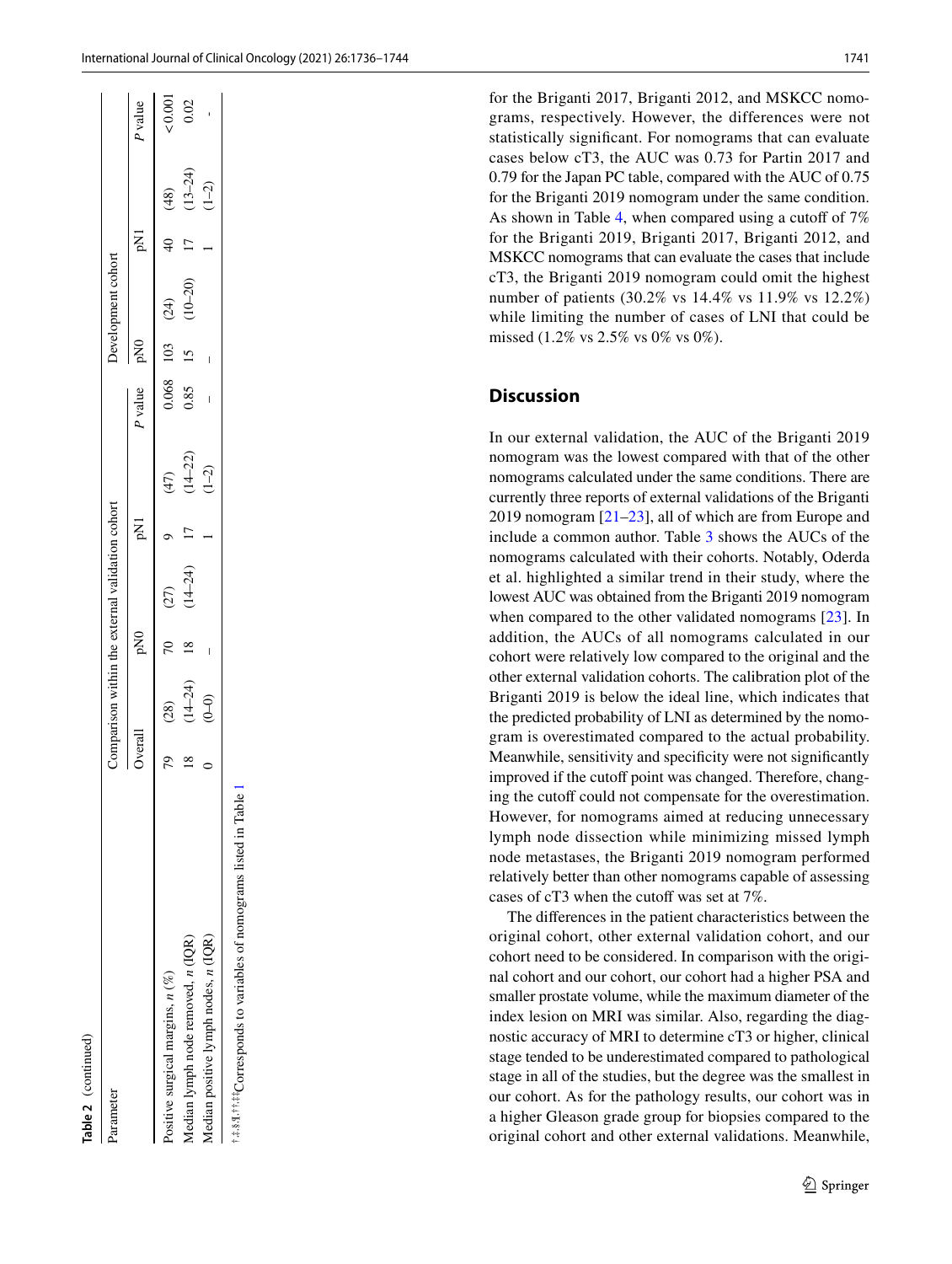<span id="page-6-0"></span>**Table 3** AUCs of the nomograms in the original and external validation cohorts

| Nomogram             | Original cohort | Our cohort      |           | Gandaglia     | Diamond       | Oderda                       |
|----------------------|-----------------|-----------------|-----------|---------------|---------------|------------------------------|
|                      |                 | Total           | Below cT3 | et al. $[21]$ | et al. $[21]$ | et al.<br>$\lceil 22 \rceil$ |
| Briganti 2019 [7]    | 0.86            | 0.71            | 0.75      | 0.79          | 0.80          | 0.76                         |
| Briganti 2017 $[16]$ | 0.91            | 0.72            | 0.80      | 0.75          | N/A           | 0.8                          |
| Briganti 2012 [17]   | 0.88            | 0.74            | 0.82      | 0.65          | 0.80          | 0.83                         |
| <b>MSKCC</b> [18]    | 0.85            | 0.73            | 0.80      | 0.74          | N/A           | 0.83                         |
| Partin 2017 [19]     | 0.92            | $\qquad \qquad$ | 0.73      | N/A           | N/A           | 0.79                         |
| Japan PC table [20]  | 0.86            | -               | 0.79      | N/A           | N/A           | N/A                          |



<span id="page-6-1"></span>**Fig. 1** Nomogram calibration plot. The dashed line indicates the location of the ideal nomogram, in which predicted and observed probabilities are identical

when comparing the biopsy results with the fnal results of the surgical specimen, the other reports all tended to be upgraded while our cohort was likely to downgraded, and these tendencies in diagnostic technique may have been assumed to infuence the results. In fact, between our cohort and the original cohort, the percentages of patients below the cutoff set at 7% were 30.2% and 57%, respectively, which refect a relatively higher score in our validation cohort. Meanwhile, the results above also suggested that preoperative evaluation in our cohort tended to be overestimated, which seemed to result in low AUCs of the nomograms and a gentle gradient in the calibration plot of the Briganti 2019 nomogram. It should be noted that, in terms of the detection ability of LNI, although there were diferences in surgical techniques of prostatectomy between the cohorts, the median number of lymph nodes removed was comparable, suggesting that the quality of lymph node dissection in our study was well established.

When multiple parameters were used to measure AUC, the highest AUCs for biopsy pathology were obtained using the total biopsy results rather than the targeted ones.

The Gleason grade of the target lesion did not necessarily refect cancer progression. Rather, a higher Gleason grade obtained from a systematic biopsy may refect the extension of high-grade cancer beyond the target lesion, which could be considered as a more signifcant risk factor of lymph node metastasis. This may explain the lower AUC of the Briganti 2019 nomogram compared to the other nomograms, and is supported by the fact that 28 (10.1%) of the 278 cases in our cohort exhibited negative systematic biopsies, none of which were positive for LNI. Although MRI-targeted biopsy is quite useful as a diagnostic tool to increase the accuracy of cancer detection, combined MRI-targeted and systematic biopsy was considered more appropriate to determine the required therapeutic strategy.

Meanwhile, a positive systematic biopsy around the target lesion, the larger diameter of the index lesion, and higher clinical stage on MRI should have similar implications in terms of the presence of extensive malignant fndings, depending on the accuracy of the imaging diagnosis of the target lesion. The diameter of the index lesion and clinical stage on MRI, both used as parameters in Briganti 2019 for positive and negative LNI, were not statistically signifcant. This could be due to the fact that systematic biopsies may refect malignancies further from the target lesion, whereas our study measured the maximum diameter of the index lesion only at coronal sections, which may not accurately refect the total tumor volume (the Briganti 2019 nomogram did not specify how the measurement was performed in the original cohort). In addition, the rate of positive LNI in cases in which pT3b was diagnosed in surgical specimens was 29.2% (7/24 cases), which was signifcantly higher than the 9.8% (25/254 cases) of cases with pT3a or lower. There was only one case in which the imaging and pathological diagnoses of seminal vesicle invasion were in agreement. Notably, the modifed AUC of the Briganti 2019 nomogram, calculated by replacing clinical stage with pathological stage in our cohort, was increased to 0.76. An accurate assessment of the clinical stage on MRI may be key to predicting LNI.

Our study only included cases diagnosed by MRI-targeted biopsy. Cases in which the target lesion could not be identifed by MRI or those in which the cancer could not be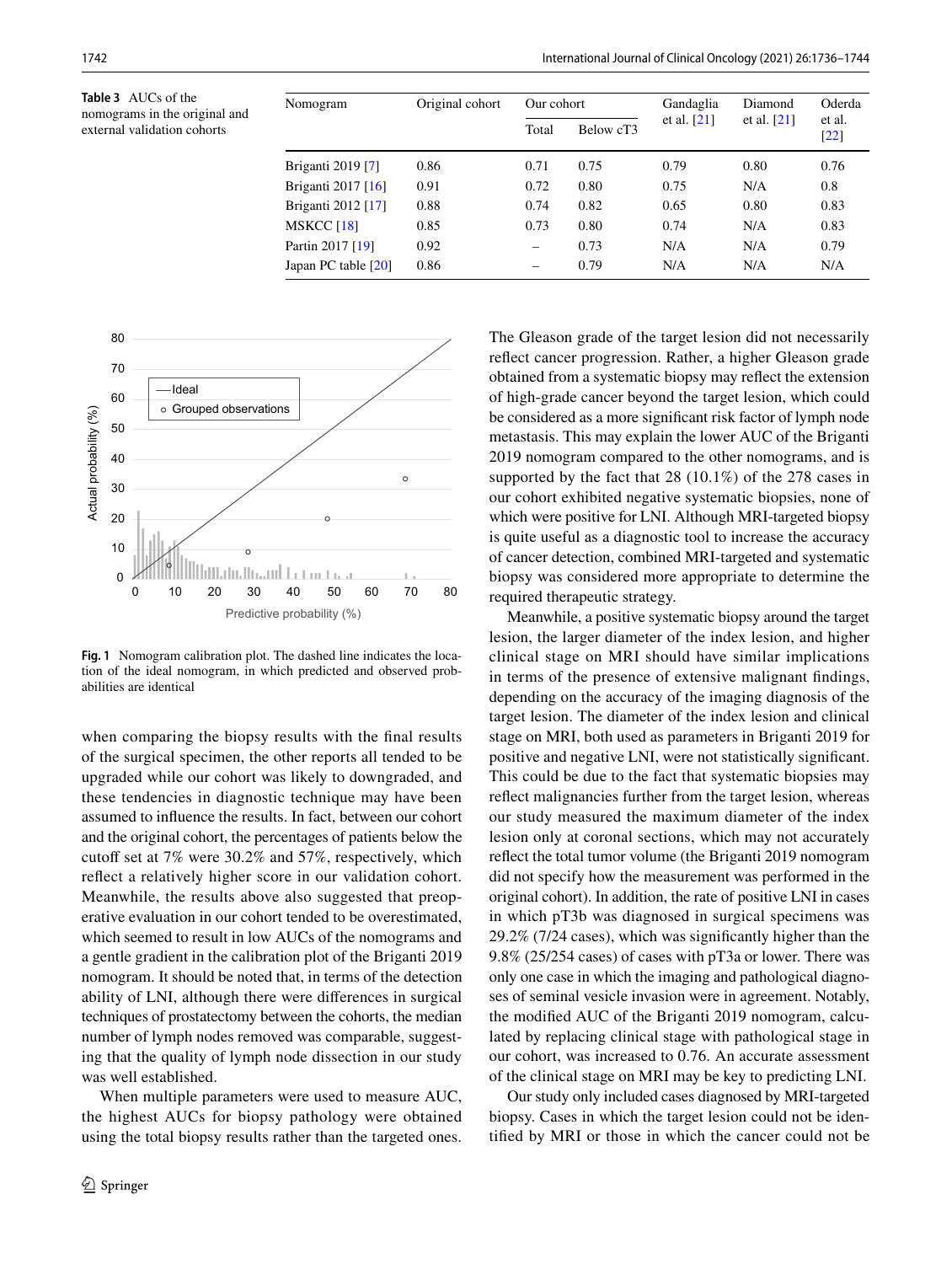<span id="page-7-0"></span>**Table 4** Systematic analyses of nomogram-derived cutofs of the externally validated nomograms

| Briganti 2019 [7]   |       | Number of patients, $n$ (%) |       |                                          |                  |                     |                  |        |                |                                      |                  |                        | <b>NPV</b> |
|---------------------|-------|-----------------------------|-------|------------------------------------------|------------------|---------------------|------------------|--------|----------------|--------------------------------------|------------------|------------------------|------------|
|                     |       |                             |       | Below the cutoff (ePLND not recommended) |                  |                     |                  |        |                | Above the cutoff (ePLND recommended) |                  |                        |            |
| Cutoff              | Total |                             |       | Without hLNI <sup>§§</sup>               |                  | With hLNI           | Total            |        |                | Without hLNI                         |                  | With hLNI <sup>¶</sup> |            |
| 2                   | 8     | (2.9)                       | $8\,$ | (3.1)                                    | $\boldsymbol{0}$ | (0)                 | 270              | (97.1) | 251            | (96.9)                               | 19               | (100)                  | 100        |
| 3                   | 30    | (10.8)                      | 30    | (11.6)                                   | $\boldsymbol{0}$ | (0)                 | 248              | (89.2) | 229            | (88.4)                               | 19               | (100)                  | 100        |
| 4                   | 48    | (17.3)                      | 48    | (18.5)                                   | $\mathbf{0}$     | (0)                 | 230              | (82.7) | 211            | (81.5)                               | 19               | (100)                  | 100        |
| 5                   | 56    | (20.1)                      | 56    | (21.6)                                   | $\mathbf{0}$     | (0)                 | 222              | (79.9) | 203            | (78.4)                               | 19               | (100)                  | 100        |
| 6                   | 69    | (24.8)                      | 68    | (26.3)                                   | $\mathbf{1}$     | (5.3)               | 209              | (75.2) | 191            | (73.7)                               | 18               | (94.7)                 | 98.6       |
| 7                   | 84    | (30.2)                      | 83    | (32.0)                                   | $\mathbf{1}$     | (5.3)               | 194              | (69.8) | 176            | (68.0)                               | 18               | (94.7)                 | 98.8       |
| 8                   | 100   | (36.0)                      | 98    | (37.8)                                   | $\overline{c}$   | (10.5)              | 178              | (64.0) | 161            | (62.2)                               | 17               | (89.5)                 | 98.0       |
| 9                   | 113   | (40.6)                      | 110   | (42.5)                                   | 3                | (15.8)              | 165              | (59.4) | 149            | (57.5)                               | 16               | (84.2)                 | 97.3       |
| 10                  | 120   | (43.2)                      | 117   | (45.2)                                   | 3                | (15.8)              | 158              | (56.8) | 142            | (54.8)                               | 16               | (84.2)                 | 97.5       |
| 15                  | 170   | (61.2)                      | 164   | (63.3)                                   | 6                | (31.6)              | 108              | (38.8) | 95             | (36.7)                               | 13               | (68.4)                 | 96.5       |
| 20                  | 195   | (70.1)                      | 187   | (72.2)                                   | 8                | (42.1)              | 83               | (29.9) | 72             | (27.8)                               | 11               | (57.9)                 | 95.9       |
| 25                  | 211   | (75.9)                      | 201   | (77.6)                                   | 10               | (52.6)              | 67               | (24.1) | 58             | (22.4)                               | 9                | (47.4)                 | 95.3       |
| 30                  | 226   | (81.3)                      | 213   | (82.2)                                   | 13               | (68.4)              | 52               | (18.7) | 46             | (17.8)                               | 6                | (31.6)                 | 94.2       |
| 40                  | 251   | (90.3)                      | 237   | (91.5)                                   | 14               | (73.7)              | 27               | (9.7)  | 22             | (8.5)                                | 5                | (26.3)                 | 94.4       |
| 50                  | 266   | (95.7)                      | 250   | (96.5)                                   | 16               | (84.2)              | 12               | (4.3)  | 9              | (3.5)                                | 3                | (15.8)                 | 94.0       |
| 60                  | 275   | (98.9)                      | 257   | (99.2)                                   | 18               | (94.7)              | 3                | (1.1)  | 2              | (0.8)                                | $\mathbf{1}$     | (5.3)                  | 93.5       |
| 70                  | 275   | (98.9)                      | 257   | (99.2)                                   | 18               | (94.7)              | 3                | (1.1)  | $\overline{c}$ | (0.8)                                | $\mathbf{1}$     | (5.3)                  | 93.5       |
| 80                  | 278   | (100)                       | 259   | (100)                                    | 19               | (100)               | $\boldsymbol{0}$ | (0)    | $\mathbf{0}$   | (0)                                  | $\boldsymbol{0}$ | (0)                    | 93.2       |
| Nomogram            |       | Number of patients, $n$ (%) |       |                                          |                  |                     |                  |        |                |                                      |                  |                        | <b>NPV</b> |
|                     |       | Below the cutoff 7%         |       |                                          |                  | Above the cutoff 7% |                  |        |                |                                      |                  |                        |            |
|                     | Total |                             |       | Without hLNI <sup>§§</sup>               |                  | With hLNI           | Total            |        |                | Without hLNI                         |                  | With hLNI <sup>¶</sup> |            |
| Briganti 2019 [7]   | 84    | (30.2)                      | 83    | (32.0)                                   | $\mathbf{1}$     | (5.3)               | 194              | (69.8) | 176            | (68.0)                               | 18               | (94.7)                 | 98.8       |
| Briganti 2017 [16]  | 40    | (14.4)                      | 39    | (15.1)                                   | $\mathbf{1}$     | (5.3)               | 238              | (85.6) | 220            | (84.9)                               | 18               | (94.7)                 | 97.5       |
| Briganti 2012 [17]  | 33    | (11.9)                      | 33    | (12.7)                                   | $\mathbf{0}$     | (0)                 | 245              | (88.1) | 226            | (87.3)                               | 19               | (100)                  | 100        |
| MSKCC $[18]$        | 34    | (12.2)                      | 34    | (13.1)                                   | $\mathbf{0}$     | (0)                 | 244              | (87.8) | 225            | (86.9)                               | 19               | (100)                  | 100        |
| Partin 2017 [19]    | 121   | (58.5)                      | 118   | (60.5)                                   | 3                | (25.0)              | 86               | (41.5) | 77             | (39.5)                               | 9                | (75.0)                 | 97.5       |
| Japan PC table [20] | 97    | (46.9)                      | 96    | (49.2)                                   | $\mathbf{1}$     | (8.3)               | 110              | (53.1) | 99             | (50.8)                               | 11               | (91.7)                 | 99.0       |

§§Percentage is indicative of specifcity

¶¶Percentage is indicative of sensitivity

identifed from the target lesion were excluded. Future studies including such cases are required.

Other parameters also remain to be studied in the future. Sato et al. reported that prostate cancer located in the anterior are less aggressive than those located in the posterior [[24\]](#page-8-21). A study at our institution also suggested that cases with negative digital rectal examinations (DRE), i.e., ventral lesions, were relatively slow to progress compared to cases with positive DRE, i.e., dorsal lesions (Yoshitomi 2020, unpublished data), and further investigation regarding the relationship between the location of the tumor and its aggressiveness would be required.

Limitations of our study should be noted. First, this was a single-institute study with relatively small sample size and number of events, limiting its generalizability. Gandaglia et al. highlighted the need to generalize their nomogram to other races, stating that their cohort including mainly Caucasian males was one of the limitations of their study [\[7](#page-8-6)]. The majority of our cohort was Japanese, which may similarly be considered as a limitation. However, since this is the frst study to include an Asian cohort when compared to all of the external validations to date, it helps to address the limitation of the original study. Also, we did not evaluate the quality of the surgical technique and the outcomes of the disease, which was not the main purpose of this study; we only evaluated the number of lymph node removed. Finally, the retrospective nature of our study is another limitation.

In conclusion, we externally validated the 2019 Briganti nomogram for the selection of patients with high-risk prostate cancer in a diferent cohort. Further research is